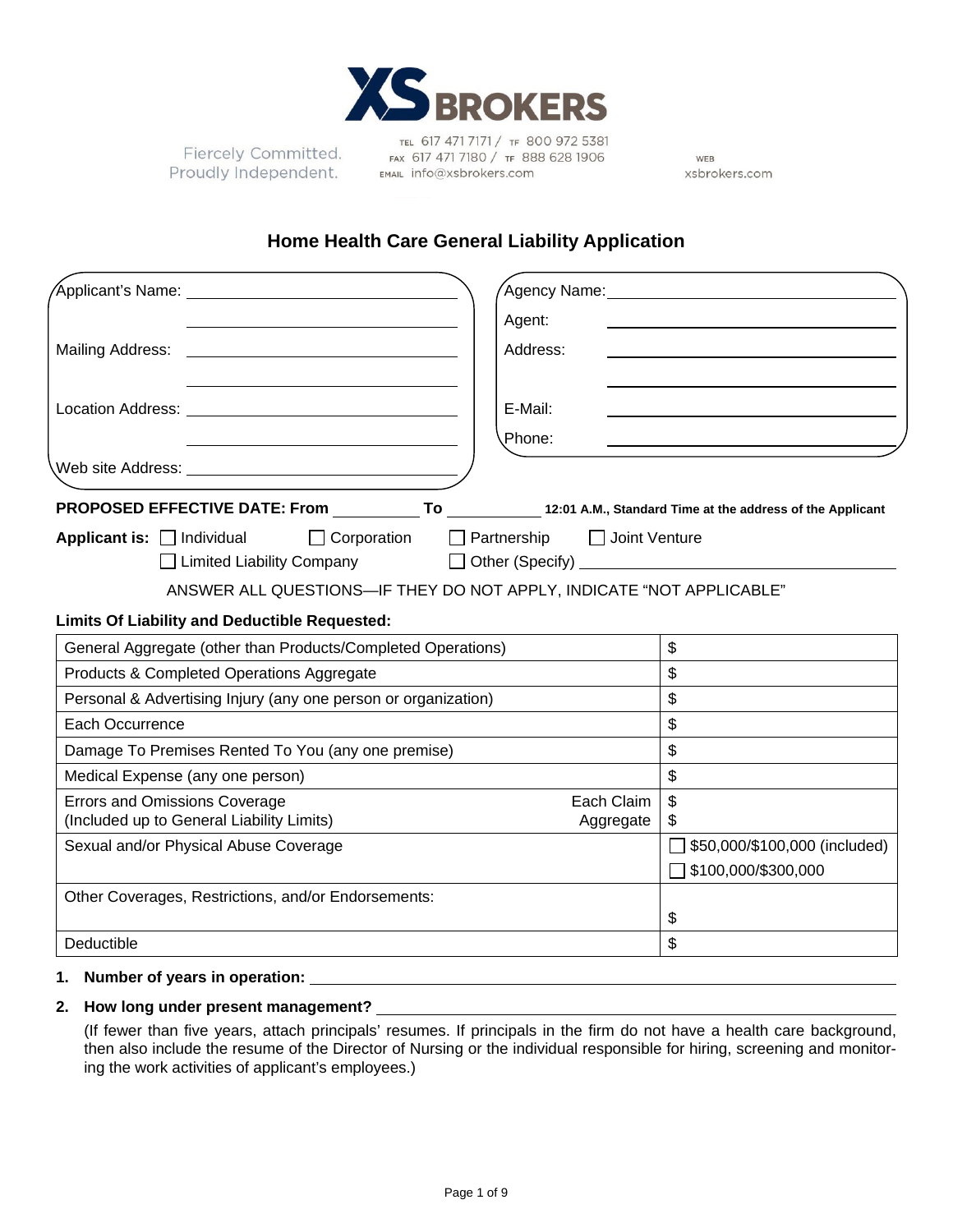#### **3. Operations conducted in the following states:**

| State: | Licensed with state? $\Box$ Yes $\Box$ No License No.: |  |
|--------|--------------------------------------------------------|--|
| State: | Licensed with state? $\Box$ Yes $\Box$ No License No.: |  |
| State: | Licensed with state? $\Box$ Yes $\Box$ No License No.: |  |

## **4. Services provided by percentage of total operations** (must total 100%):

| <b>Assisted Living Facilities</b><br>%<br>Midwives/Doula<br><b>Clinical Trials</b><br>%<br>Nanny/Au Pair<br>%<br>Nurse-General (LPN, LVN)<br><b>Clinics Owned/Operated</b><br>Convalescent/Nursing Home<br>Nurse-Practitioner<br>%<br>Dietician/Nutritionist<br>Nurse-Registered (RN)<br>%<br>Nurse-Student<br>Homemaker Health Aides<br>%<br>%<br>Nurses Aides (CNA, STNA, NA/R)<br>Hospice<br>Hospital<br>%<br><b>Occupational Therapy</b><br>Infant/Pediatric Care<br>%<br><b>Patient Care Assistants</b><br><b>Infusion Therapy Centers</b><br>%<br>Personal and Home Care Aides (AKA-Caregivers,<br>Companions, Personal Attendants, and Sitters)<br>$\frac{0}{0}$<br>Infusion Therapy:<br>%<br><b>Personal Trainers</b><br>Antibiotic Therapy<br>%<br>Pharmacist<br><b>Antiviral Therapy</b><br><b>Blood Transfusion</b><br>%<br>Pharmacy<br>%<br><b>Physical Therapy</b><br>Chemotherapy<br>Physician<br>%<br><b>Dialysis</b><br>Physician Assistant<br>%<br>Home Enteral Nutrition (HEN)<br><b>Radiation Therapy</b><br>%<br><b>Hydration Therapy</b><br>$\%$<br>Rehabilitation<br>Pain Management<br><b>Total Parenteral Nutrition (TPN)</b><br>%<br><b>Respiratory Therapy</b> | %<br>$\%$<br>%<br>%<br>$\%$<br>%<br>%<br>%<br>% |
|------------------------------------------------------------------------------------------------------------------------------------------------------------------------------------------------------------------------------------------------------------------------------------------------------------------------------------------------------------------------------------------------------------------------------------------------------------------------------------------------------------------------------------------------------------------------------------------------------------------------------------------------------------------------------------------------------------------------------------------------------------------------------------------------------------------------------------------------------------------------------------------------------------------------------------------------------------------------------------------------------------------------------------------------------------------------------------------------------------------------------------------------------------------------------------------|-------------------------------------------------|
|                                                                                                                                                                                                                                                                                                                                                                                                                                                                                                                                                                                                                                                                                                                                                                                                                                                                                                                                                                                                                                                                                                                                                                                          |                                                 |
|                                                                                                                                                                                                                                                                                                                                                                                                                                                                                                                                                                                                                                                                                                                                                                                                                                                                                                                                                                                                                                                                                                                                                                                          |                                                 |
|                                                                                                                                                                                                                                                                                                                                                                                                                                                                                                                                                                                                                                                                                                                                                                                                                                                                                                                                                                                                                                                                                                                                                                                          |                                                 |
|                                                                                                                                                                                                                                                                                                                                                                                                                                                                                                                                                                                                                                                                                                                                                                                                                                                                                                                                                                                                                                                                                                                                                                                          |                                                 |
|                                                                                                                                                                                                                                                                                                                                                                                                                                                                                                                                                                                                                                                                                                                                                                                                                                                                                                                                                                                                                                                                                                                                                                                          |                                                 |
|                                                                                                                                                                                                                                                                                                                                                                                                                                                                                                                                                                                                                                                                                                                                                                                                                                                                                                                                                                                                                                                                                                                                                                                          |                                                 |
|                                                                                                                                                                                                                                                                                                                                                                                                                                                                                                                                                                                                                                                                                                                                                                                                                                                                                                                                                                                                                                                                                                                                                                                          |                                                 |
|                                                                                                                                                                                                                                                                                                                                                                                                                                                                                                                                                                                                                                                                                                                                                                                                                                                                                                                                                                                                                                                                                                                                                                                          |                                                 |
|                                                                                                                                                                                                                                                                                                                                                                                                                                                                                                                                                                                                                                                                                                                                                                                                                                                                                                                                                                                                                                                                                                                                                                                          |                                                 |
|                                                                                                                                                                                                                                                                                                                                                                                                                                                                                                                                                                                                                                                                                                                                                                                                                                                                                                                                                                                                                                                                                                                                                                                          | %                                               |
|                                                                                                                                                                                                                                                                                                                                                                                                                                                                                                                                                                                                                                                                                                                                                                                                                                                                                                                                                                                                                                                                                                                                                                                          |                                                 |
|                                                                                                                                                                                                                                                                                                                                                                                                                                                                                                                                                                                                                                                                                                                                                                                                                                                                                                                                                                                                                                                                                                                                                                                          | %                                               |
|                                                                                                                                                                                                                                                                                                                                                                                                                                                                                                                                                                                                                                                                                                                                                                                                                                                                                                                                                                                                                                                                                                                                                                                          | %                                               |
|                                                                                                                                                                                                                                                                                                                                                                                                                                                                                                                                                                                                                                                                                                                                                                                                                                                                                                                                                                                                                                                                                                                                                                                          | %                                               |
|                                                                                                                                                                                                                                                                                                                                                                                                                                                                                                                                                                                                                                                                                                                                                                                                                                                                                                                                                                                                                                                                                                                                                                                          | $\%$                                            |
|                                                                                                                                                                                                                                                                                                                                                                                                                                                                                                                                                                                                                                                                                                                                                                                                                                                                                                                                                                                                                                                                                                                                                                                          | %                                               |
|                                                                                                                                                                                                                                                                                                                                                                                                                                                                                                                                                                                                                                                                                                                                                                                                                                                                                                                                                                                                                                                                                                                                                                                          | %                                               |
|                                                                                                                                                                                                                                                                                                                                                                                                                                                                                                                                                                                                                                                                                                                                                                                                                                                                                                                                                                                                                                                                                                                                                                                          | %                                               |
|                                                                                                                                                                                                                                                                                                                                                                                                                                                                                                                                                                                                                                                                                                                                                                                                                                                                                                                                                                                                                                                                                                                                                                                          | %                                               |
|                                                                                                                                                                                                                                                                                                                                                                                                                                                                                                                                                                                                                                                                                                                                                                                                                                                                                                                                                                                                                                                                                                                                                                                          | %                                               |
| <b>Respite Care</b><br>$\frac{0}{0}$<br>Other (describe):                                                                                                                                                                                                                                                                                                                                                                                                                                                                                                                                                                                                                                                                                                                                                                                                                                                                                                                                                                                                                                                                                                                                | %                                               |
| Social Worker                                                                                                                                                                                                                                                                                                                                                                                                                                                                                                                                                                                                                                                                                                                                                                                                                                                                                                                                                                                                                                                                                                                                                                            | %                                               |
| <b>Laboratory Services</b><br>%<br>Speech Therapy                                                                                                                                                                                                                                                                                                                                                                                                                                                                                                                                                                                                                                                                                                                                                                                                                                                                                                                                                                                                                                                                                                                                        | %                                               |
| <b>Licensed Counselors</b><br>%<br>Ventilator                                                                                                                                                                                                                                                                                                                                                                                                                                                                                                                                                                                                                                                                                                                                                                                                                                                                                                                                                                                                                                                                                                                                            | %                                               |
| Meals on Wheels<br>%<br>Other (describe):                                                                                                                                                                                                                                                                                                                                                                                                                                                                                                                                                                                                                                                                                                                                                                                                                                                                                                                                                                                                                                                                                                                                                | $\frac{0}{0}$                                   |
| <b>Medical Equipment Supplier</b><br>$\frac{0}{0}$                                                                                                                                                                                                                                                                                                                                                                                                                                                                                                                                                                                                                                                                                                                                                                                                                                                                                                                                                                                                                                                                                                                                       |                                                 |
| Medical Marijuana Caregivers<br>$\%$<br>Other (describe):                                                                                                                                                                                                                                                                                                                                                                                                                                                                                                                                                                                                                                                                                                                                                                                                                                                                                                                                                                                                                                                                                                                                |                                                 |

#### **5. Employees and independent contractors are placed (by percentage) at the following locations:**

| <b>Assisted Living Facilities</b> |   | Laboratories          | % |
|-----------------------------------|---|-----------------------|---|
| Clinics                           |   | <b>Owned Facility</b> | % |
| Convalescent/Nursing/ACLF Homes   |   | Describe services:    |   |
| Home Health-Private Homes         | % |                       |   |
| <b>Hospice Facilities</b>         | % | Physician's Office    | % |
| Hospitals                         | % | Schools               | % |
| <b>Infusion Therapy Centers</b>   |   | Other (describe):     | % |
| Jails/Prisons/Detention Centers   | % |                       |   |

(Attach any brochures, literature or descriptive materials provided to the client.)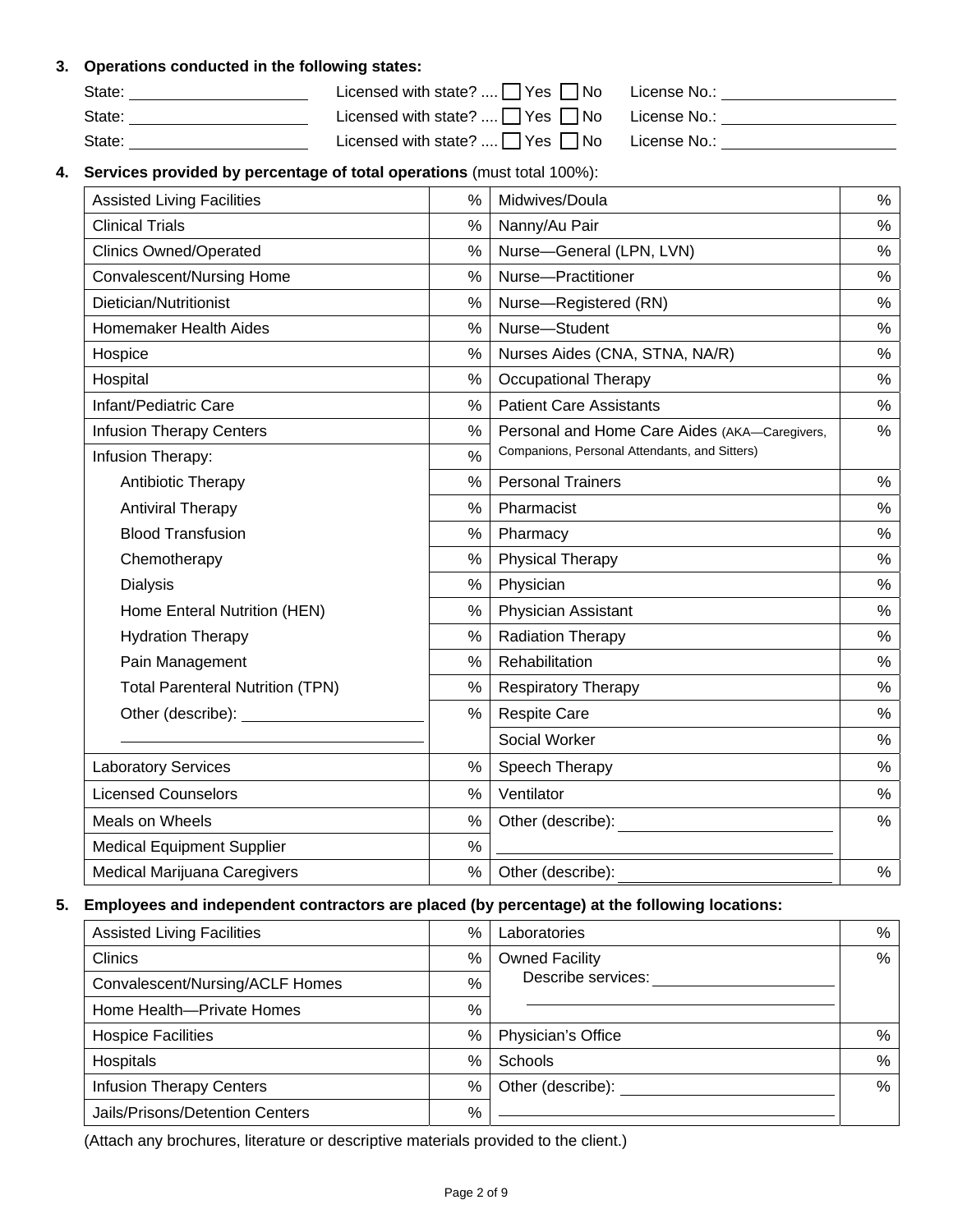- **6. If employees or independent contractors are placed in hospitals, clinics, physician's offices, hospice, convalescent/nursing/ACFL homes, jails, prisons or detention centers, advise if hired by:** .............. facility patient patient's guardian
- **7. Employees and Independent Contractors—Annual Staffing:**

| <b>Professional</b>             |                  | <b>EMPLOYEES</b>           | <b>INDEPENDENT</b><br><b>CONTRACTORS</b> |  |
|---------------------------------|------------------|----------------------------|------------------------------------------|--|
| <b>Classification Type</b>      |                  | <b>Number of Employees</b> | <b>Number of</b>                         |  |
|                                 | <b>Full Time</b> | <b>Part Time</b>           | <b>Subcontracted Workers</b>             |  |
| Dietician/Nutritionist          |                  |                            |                                          |  |
| Infant/ Pediatric Care          |                  |                            |                                          |  |
| <b>Licensed Counselors</b>      |                  |                            |                                          |  |
| <b>Medical Director</b>         |                  |                            |                                          |  |
| Medical Marijuana Caregiver     |                  |                            |                                          |  |
| Nurse-Practitioner              |                  |                            |                                          |  |
| Nurse-Registered (RN)           |                  |                            |                                          |  |
| Nurse-General (LPN,LVN)         |                  |                            |                                          |  |
| <b>Occupational Therapist</b>   |                  |                            |                                          |  |
| Pharmacist                      |                  |                            |                                          |  |
| <b>Physical Therapist</b>       |                  |                            |                                          |  |
| Physician                       |                  |                            |                                          |  |
| Physician Assistant             |                  |                            |                                          |  |
| Psychologist                    |                  |                            |                                          |  |
| <b>Rehabilitation Therapist</b> |                  |                            |                                          |  |
| <b>Respiratory Therapist</b>    |                  |                            |                                          |  |
| Social Worker                   |                  |                            |                                          |  |
| Speech Therapist                |                  |                            |                                          |  |
| X-Ray Technicians               |                  |                            |                                          |  |
| Other (describe):               |                  |                            |                                          |  |

| <b>Non-Professional Classification Type</b> |                                      | <b>EMPLOYEES</b>           | <b>INDEPENDENT</b><br><b>CONTRACTORS</b> |  |
|---------------------------------------------|--------------------------------------|----------------------------|------------------------------------------|--|
|                                             |                                      | <b>Number of Employees</b> | Number of                                |  |
|                                             | <b>Full Time</b><br><b>Part Time</b> |                            | <b>Subcontracted Workers</b>             |  |
| Certified Nursing Assistants (CNA)          |                                      |                            |                                          |  |
| Homemaker Health Aides                      |                                      |                            |                                          |  |
| Midwives/Doula                              |                                      |                            |                                          |  |
| Nanny/Au Pair                               |                                      |                            |                                          |  |
| Nurse Aides                                 |                                      |                            |                                          |  |
| Nursing Assistants-Registered (NA/R)        |                                      |                            |                                          |  |
| <b>Patient Care Assistants</b>              |                                      |                            |                                          |  |
| Personal and Home Care Aides                |                                      |                            |                                          |  |
| Social Worker                               |                                      |                            |                                          |  |
| <b>Student Nurses</b>                       |                                      |                            |                                          |  |
| Other (describe):                           |                                      |                            |                                          |  |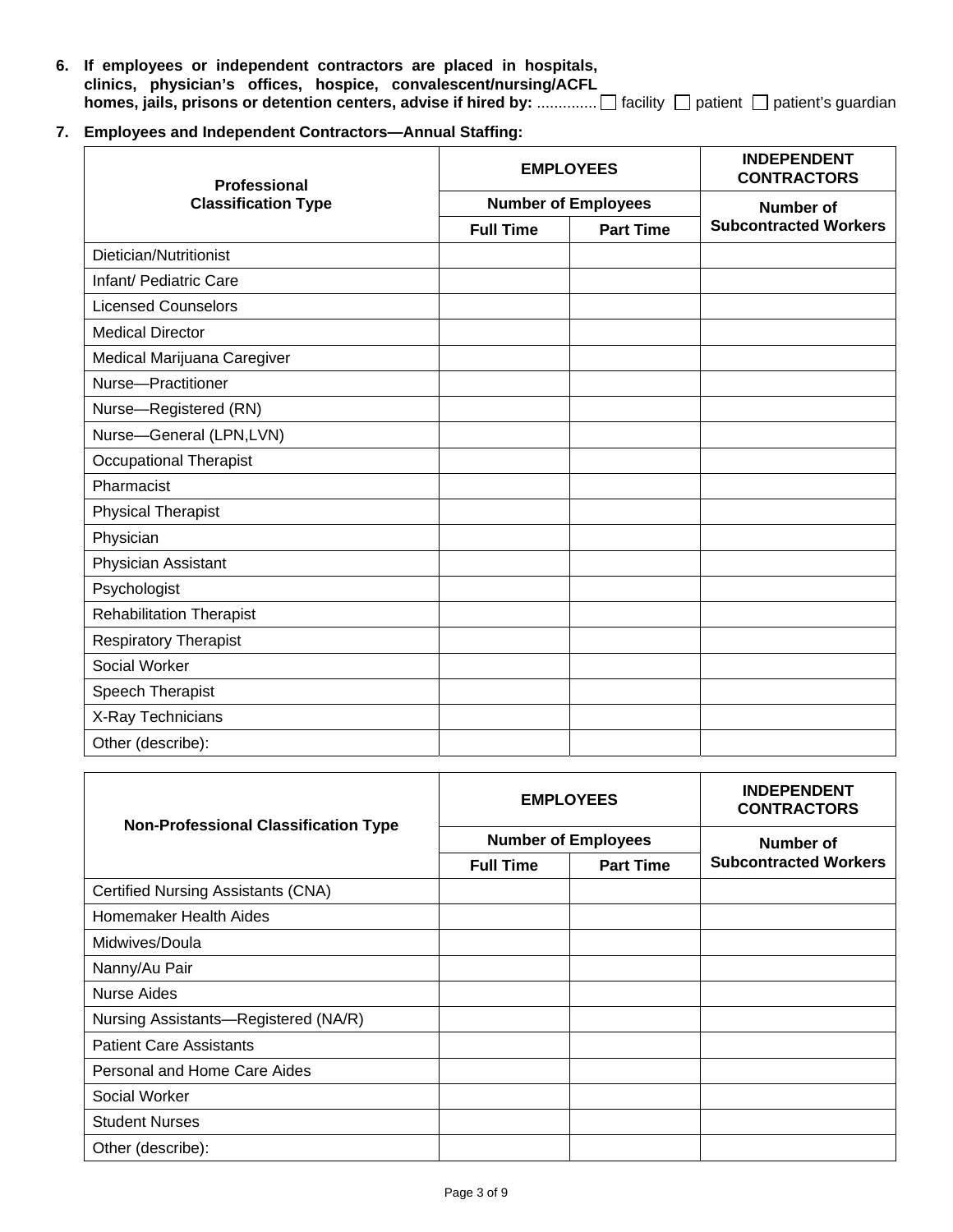#### **8. Schedule of Hazards:**

| <b>Operations-Payroll and</b><br><b>Sales Information</b>                                                                                                                                                                                                                                                                                                                                                                                                                                                                                                                                                      |                               | <b>PROFESSIONAL</b>                    | <b>NON-PROFESSIONAL</b>              |                                 |
|----------------------------------------------------------------------------------------------------------------------------------------------------------------------------------------------------------------------------------------------------------------------------------------------------------------------------------------------------------------------------------------------------------------------------------------------------------------------------------------------------------------------------------------------------------------------------------------------------------------|-------------------------------|----------------------------------------|--------------------------------------|---------------------------------|
|                                                                                                                                                                                                                                                                                                                                                                                                                                                                                                                                                                                                                | Annual<br><b>Payroll/Cost</b> | <b>Annual</b><br><b>Sales/Receipts</b> | <b>Annual</b><br><b>Payroll/Cost</b> | Annual<br><b>Sales/Receipts</b> |
| Employees providing services away from<br>owned or operated health care facilities                                                                                                                                                                                                                                                                                                                                                                                                                                                                                                                             |                               |                                        |                                      |                                 |
| Employees providing services at owned or<br>operated health care facilities                                                                                                                                                                                                                                                                                                                                                                                                                                                                                                                                    |                               |                                        |                                      |                                 |
| Independent Contractors providing services<br>away from owned or operated health care<br>facilities                                                                                                                                                                                                                                                                                                                                                                                                                                                                                                            |                               |                                        |                                      |                                 |
| Independent Contractors providing services<br>at owned or operated health care facilities                                                                                                                                                                                                                                                                                                                                                                                                                                                                                                                      |                               |                                        |                                      |                                 |
| Medical Equipment/Supplies Sales and<br>Rental                                                                                                                                                                                                                                                                                                                                                                                                                                                                                                                                                                 |                               |                                        |                                      |                                 |
| Pharmacy owned or operated by applicant                                                                                                                                                                                                                                                                                                                                                                                                                                                                                                                                                                        |                               |                                        |                                      |                                 |
| <b>Transportation Services</b>                                                                                                                                                                                                                                                                                                                                                                                                                                                                                                                                                                                 |                               |                                        |                                      |                                 |
| Other (describe):                                                                                                                                                                                                                                                                                                                                                                                                                                                                                                                                                                                              |                               |                                        |                                      |                                 |
| Total:                                                                                                                                                                                                                                                                                                                                                                                                                                                                                                                                                                                                         |                               |                                        |                                      |                                 |
|                                                                                                                                                                                                                                                                                                                                                                                                                                                                                                                                                                                                                |                               |                                        |                                      |                                 |
|                                                                                                                                                                                                                                                                                                                                                                                                                                                                                                                                                                                                                |                               |                                        |                                      |                                 |
|                                                                                                                                                                                                                                                                                                                                                                                                                                                                                                                                                                                                                |                               |                                        |                                      |                                 |
|                                                                                                                                                                                                                                                                                                                                                                                                                                                                                                                                                                                                                |                               |                                        |                                      |                                 |
|                                                                                                                                                                                                                                                                                                                                                                                                                                                                                                                                                                                                                |                               |                                        |                                      |                                 |
|                                                                                                                                                                                                                                                                                                                                                                                                                                                                                                                                                                                                                |                               |                                        |                                      |                                 |
|                                                                                                                                                                                                                                                                                                                                                                                                                                                                                                                                                                                                                |                               |                                        |                                      |                                 |
|                                                                                                                                                                                                                                                                                                                                                                                                                                                                                                                                                                                                                |                               |                                        |                                      |                                 |
|                                                                                                                                                                                                                                                                                                                                                                                                                                                                                                                                                                                                                |                               |                                        |                                      |                                 |
|                                                                                                                                                                                                                                                                                                                                                                                                                                                                                                                                                                                                                |                               |                                        |                                      |                                 |
| If yes, provide details and corrective action taken: <b>All and Structure and Structure and Structure and Structure and Structure and Structure and Structure and Structure and Structure and Structure and Structure and Struct</b><br>Name all subsidiary companies/locations and others coming under applicant's control (if none, please state):<br>11. Is the applicant a member of any:<br>b.<br>c.<br>Has applicant sold, acquired or discontinued any operations in the last five years or plan to<br>Is at least one of the principals or an Administrator/Director of Nursing involved in the opera- |                               |                                        |                                      |                                 |
| Applicant's workforce is comprised of:                                                                                                                                                                                                                                                                                                                                                                                                                                                                                                                                                                         |                               |                                        |                                      |                                 |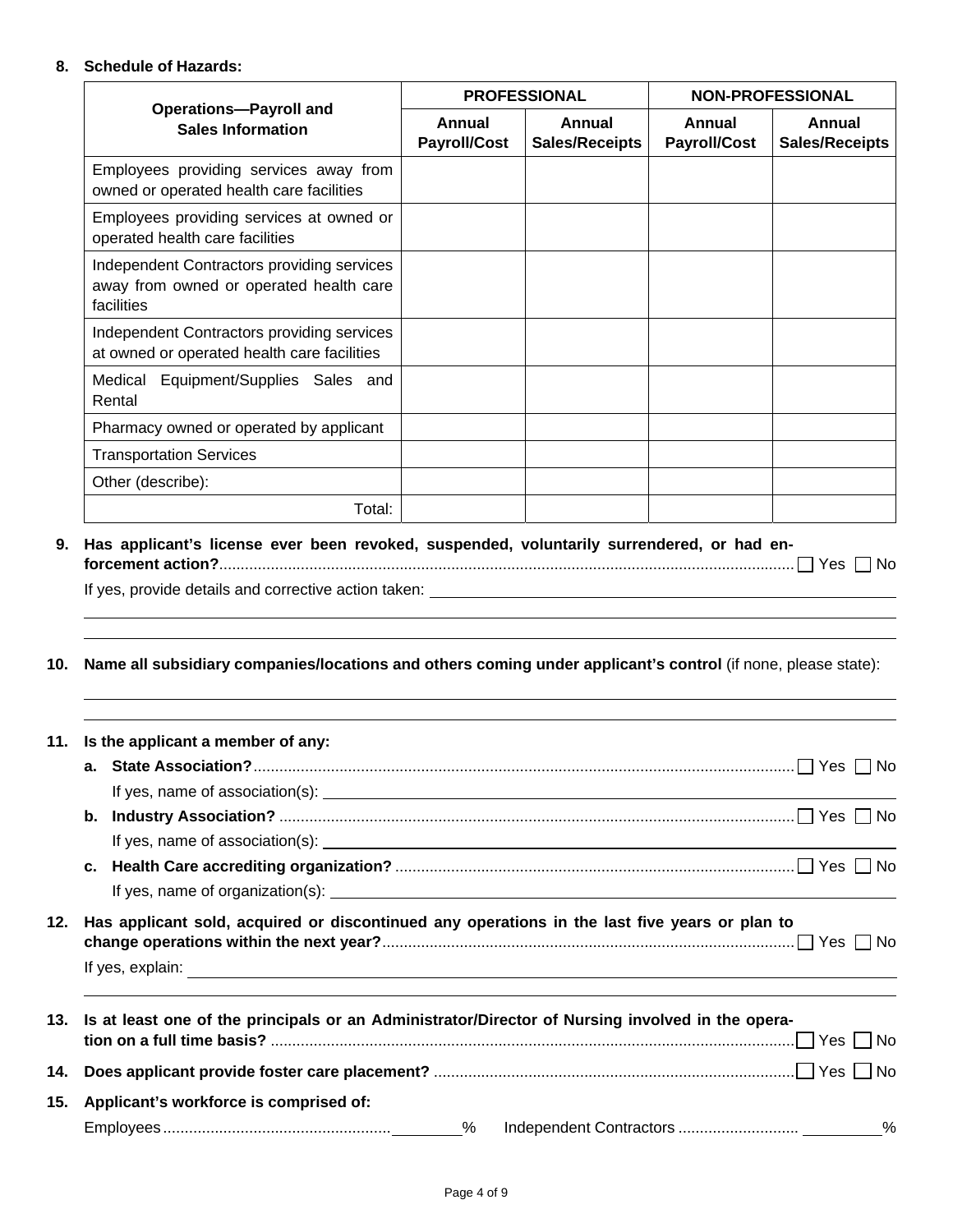| 16. |    | As part of hiring/screening of new employees or independent contractors, does applicant:                                |   |
|-----|----|-------------------------------------------------------------------------------------------------------------------------|---|
|     | а. |                                                                                                                         |   |
|     | b. |                                                                                                                         |   |
|     | c. |                                                                                                                         |   |
|     | d. |                                                                                                                         |   |
|     | е. |                                                                                                                         |   |
|     | f. |                                                                                                                         |   |
|     | g. |                                                                                                                         |   |
|     | h. |                                                                                                                         |   |
|     | i. |                                                                                                                         |   |
|     | J. |                                                                                                                         |   |
|     | k. |                                                                                                                         |   |
|     | ı. | Ask if they ever had their license revoked, suspended, or had disciplinary action taken against                         |   |
| 17. |    | When using independent contractors, does applicant require the following information from them:                         |   |
|     | а. |                                                                                                                         |   |
|     |    | If yes, specify minimum limits required: \$                                                                             |   |
|     | b. |                                                                                                                         |   |
|     | c. |                                                                                                                         |   |
| 18. |    | Does applicant have formal documented training in place for the following:                                              |   |
|     | а. |                                                                                                                         |   |
|     | b. | Disposal of medical waste, controlled substances, contaminated supplies or equipment? □ Yes □ No                        |   |
|     | c. |                                                                                                                         |   |
|     | d. |                                                                                                                         |   |
|     | е. |                                                                                                                         |   |
|     | f. |                                                                                                                         |   |
|     | g. |                                                                                                                         |   |
| 19. |    | Are job descriptions, detailing job duties and responsibilities, given to all employees and inde-                       |   |
| 20. |    | What is the applicant's average staff turnover rate in a calendar year for:                                             |   |
|     |    |                                                                                                                         | % |
| 21. |    | Does applicant have written policies and/or procedures for the following:                                               |   |
|     | а. |                                                                                                                         |   |
|     | b. |                                                                                                                         |   |
|     | c. |                                                                                                                         |   |
|     | d. |                                                                                                                         |   |
|     | е. | All changes in the condition of the client are documented in the records and reported to the family                     |   |
|     | f. | Client incident report procedure is in place with notification also given to family and physician? $\Box$ Yes $\Box$ No |   |
|     | g. |                                                                                                                         |   |
|     | h. |                                                                                                                         |   |
|     | i. |                                                                                                                         |   |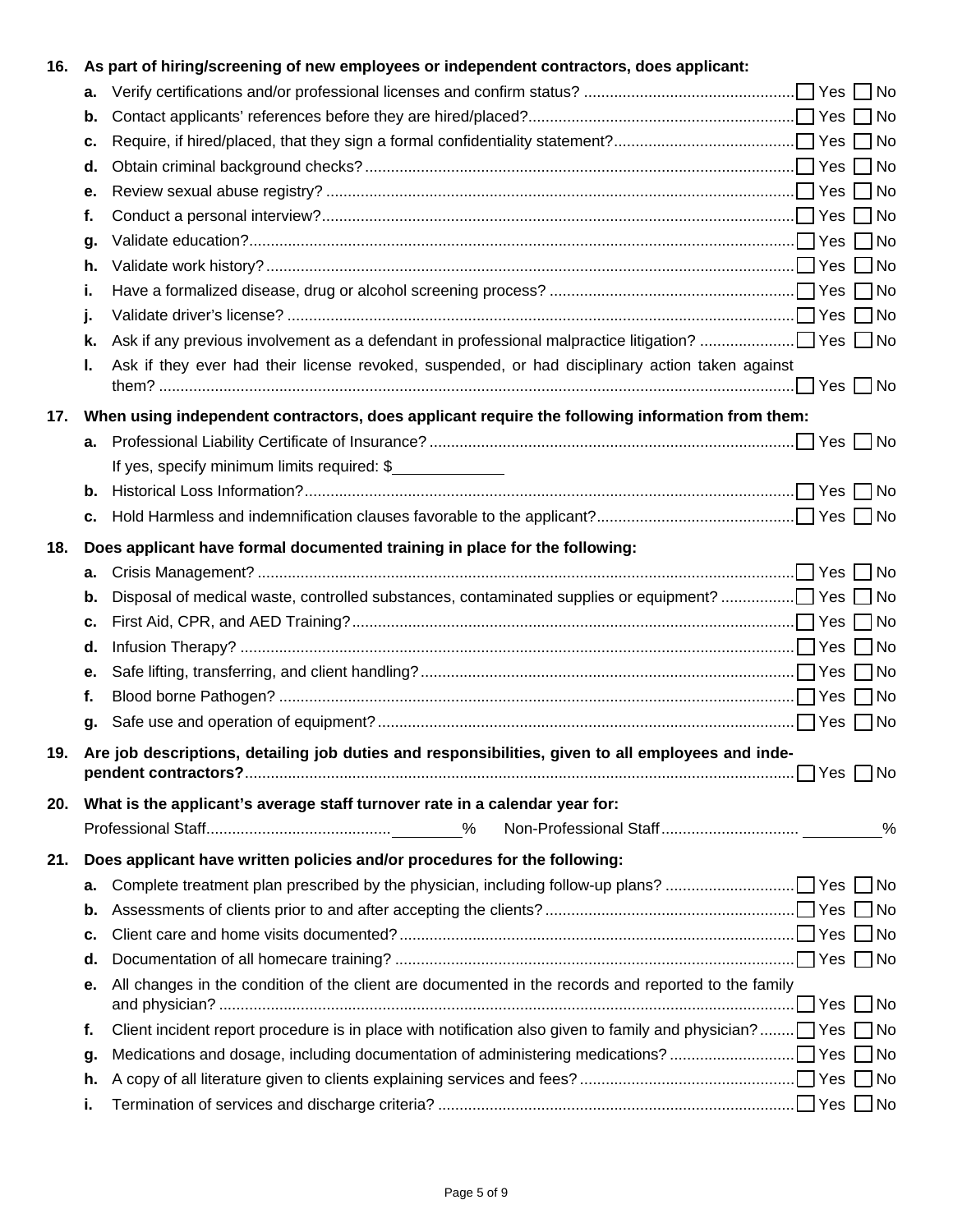|     | 22. Are medications ordered by a licensed physician and administered, discarded and documented<br>by or under the close supervision of a qualified medical professional in accordance with legal                                       |
|-----|----------------------------------------------------------------------------------------------------------------------------------------------------------------------------------------------------------------------------------------|
| 23. | If applicant provides advanced skilled care (i.e., infusion therapy, ventilator, chemotherapy, radiation therapy,<br>etc.), what are the clinical expertise requirements and/or professional training for the staff that provide these |
| 24. |                                                                                                                                                                                                                                        |
| 25. | Does applicant have any contractual agreements wherein applicant assumes the liability of                                                                                                                                              |
|     | If yes, attach a list of each entity and the type of service(s) applicant provides.                                                                                                                                                    |
| 26. | Are any professional services provided on applicant's premises (doctor's office, clinic, infusion                                                                                                                                      |
|     |                                                                                                                                                                                                                                        |
| 27. | Does applicant provide bed and board facilities (convalescent home, hospice, assisted living                                                                                                                                           |
|     |                                                                                                                                                                                                                                        |
| 28. |                                                                                                                                                                                                                                        |
|     | If yes, provide details: <u>example and the set of the set of the set of the set of the set of the set of the set of the set of the set of the set of the set of the set of the set of the set of the set of the set of the set </u>   |
| 29. |                                                                                                                                                                                                                                        |
| 30. |                                                                                                                                                                                                                                        |
|     |                                                                                                                                                                                                                                        |
| 31. |                                                                                                                                                                                                                                        |
|     | If yes, advise:                                                                                                                                                                                                                        |
| 32. | Does applicant modify any product or repackage/relabel any items obtained from                                                                                                                                                         |
|     |                                                                                                                                                                                                                                        |
|     |                                                                                                                                                                                                                                        |
| 33. |                                                                                                                                                                                                                                        |
| 34. |                                                                                                                                                                                                                                        |
|     | If yes:                                                                                                                                                                                                                                |
|     |                                                                                                                                                                                                                                        |
|     | Transportation services are provided in conjunction with:<br>b.                                                                                                                                                                        |
|     | $\Box$ Professional home health care services                                                                                                                                                                                          |
|     | Non-Professional home health care services                                                                                                                                                                                             |
|     | Miscellaneous home health care services                                                                                                                                                                                                |
|     |                                                                                                                                                                                                                                        |
|     |                                                                                                                                                                                                                                        |

**c.** Does applicant and/or employees use their personal vehicles to transport patients? .......................... Yes No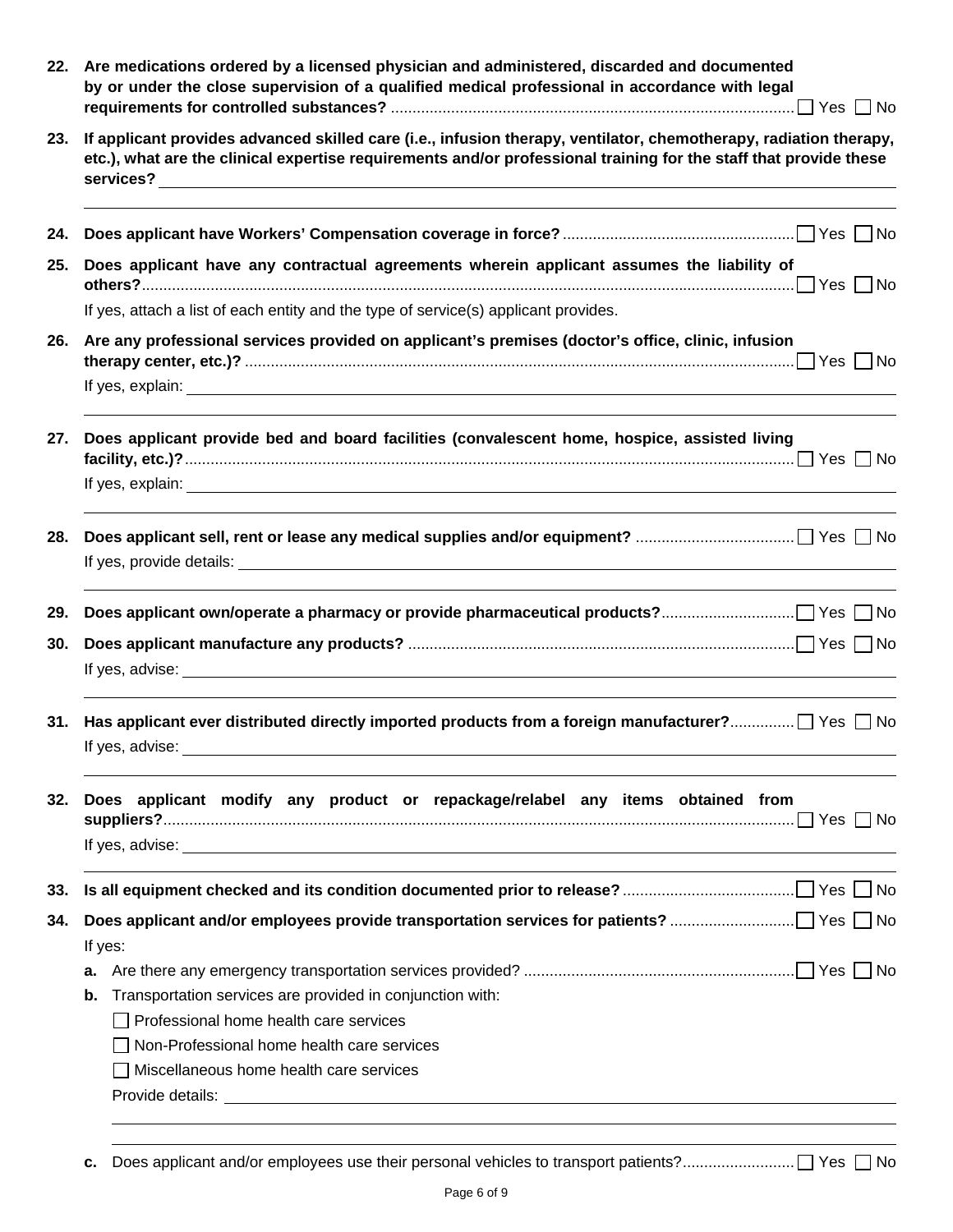|     | d. Is Auto Liability coverage in place with limits equal to or greater than the applicant's General Liabil- |                                         |                                                                                                                                                                                                                                      |                 |  |  |  |
|-----|-------------------------------------------------------------------------------------------------------------|-----------------------------------------|--------------------------------------------------------------------------------------------------------------------------------------------------------------------------------------------------------------------------------------|-----------------|--|--|--|
|     |                                                                                                             |                                         |                                                                                                                                                                                                                                      |                 |  |  |  |
|     | f.                                                                                                          |                                         |                                                                                                                                                                                                                                      |                 |  |  |  |
| 35. |                                                                                                             |                                         | Explain arrangement for medical emergencies (i.e., M.D. on call, transfer arrangement with hospital, etc.):                                                                                                                          |                 |  |  |  |
| 36. |                                                                                                             |                                         | ,我们也不会有什么。""我们的人,我们也不会有什么?""我们的人,我们也不会有什么?""我们的人,我们也不会有什么?""我们的人,我们也不会有什么?""我们的人                                                                                                                                                     |                 |  |  |  |
| 37. |                                                                                                             |                                         | Copy of applicant's State(s) Home Health Care License and most recent State Licensure Survey                                                                                                                                         |                 |  |  |  |
|     |                                                                                                             | 38. Additional Insured Information:     |                                                                                                                                                                                                                                      |                 |  |  |  |
|     |                                                                                                             | <b>Name</b>                             | <b>Address</b>                                                                                                                                                                                                                       | <b>Interest</b> |  |  |  |
|     |                                                                                                             |                                         |                                                                                                                                                                                                                                      |                 |  |  |  |
|     |                                                                                                             |                                         |                                                                                                                                                                                                                                      |                 |  |  |  |
| 39. |                                                                                                             |                                         | Does risk engage in the generation of power, other than emergency back-up power, for their                                                                                                                                           |                 |  |  |  |
| 40. |                                                                                                             |                                         |                                                                                                                                                                                                                                      |                 |  |  |  |
|     |                                                                                                             |                                         |                                                                                                                                                                                                                                      |                 |  |  |  |
|     |                                                                                                             |                                         | 41. Does applicant have any other premises, operations or exposures not stated in this                                                                                                                                               |                 |  |  |  |
| 42. |                                                                                                             |                                         | During the past five years, have any claims been made or suits brought against the applicant<br>because of alleged malpractice, error, mistake or premises accident arising in any manner out                                        |                 |  |  |  |
|     |                                                                                                             | If yes, date: _________________________ |                                                                                                                                                                                                                                      |                 |  |  |  |
|     |                                                                                                             |                                         | Explain: <u>contract and contract and contract and contract and contract and contract and contract and contract and contract and contract and contract and contract and contract and contract and contract and contract and cont</u> |                 |  |  |  |
| 43. |                                                                                                             |                                         | During the past three years, has any company canceled, declined or refused similar insurance                                                                                                                                         |                 |  |  |  |
|     |                                                                                                             |                                         |                                                                                                                                                                                                                                      |                 |  |  |  |

### **44. Prior Carrier Information:**

|                                            | Year: | Year: | Year: | Year: | Year: |
|--------------------------------------------|-------|-------|-------|-------|-------|
| Carrier                                    |       |       |       |       |       |
| Policy No.                                 |       |       |       |       |       |
| Coverage                                   |       |       |       |       |       |
| <b>Occurrence or</b><br><b>Claims Made</b> |       |       |       |       |       |
| <b>Total Premium</b>                       |       |       |       |       |       |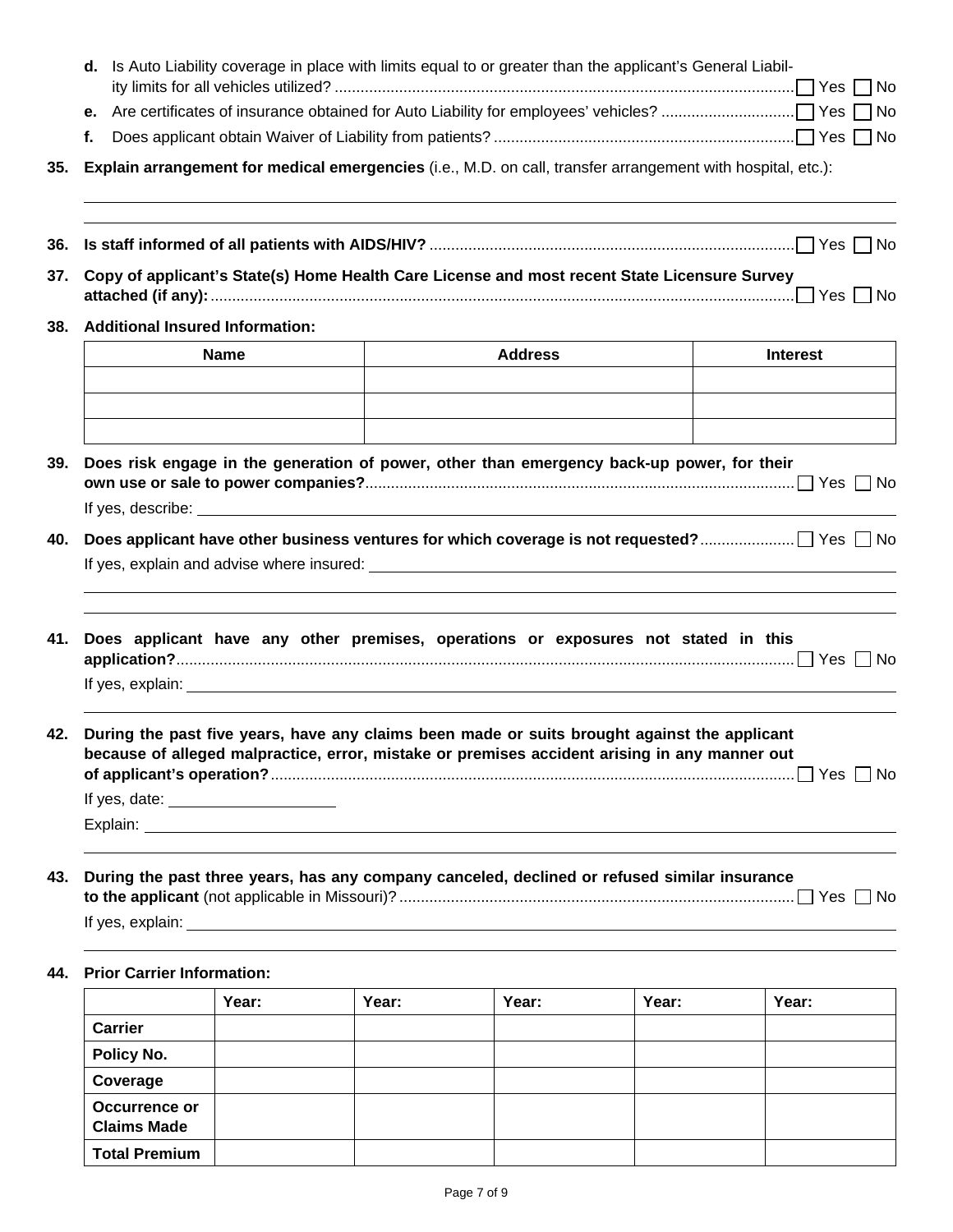#### **45. Loss History—Five Year Period:**

| Indicate all claims or losses (regardless of fault and whether or not insured) or occurrences that may give<br>$\Box$ Check if no losses last five years.<br>rise to claims for the prior five years. |                            |                |                    |                                            |  |
|-------------------------------------------------------------------------------------------------------------------------------------------------------------------------------------------------------|----------------------------|----------------|--------------------|--------------------------------------------|--|
| Date of<br>Loss                                                                                                                                                                                       | <b>Description of Loss</b> | Amount<br>Paid | Amount<br>Reserved | <b>Claim Status</b><br>(Open or<br>Closed) |  |
|                                                                                                                                                                                                       |                            |                |                    |                                            |  |
|                                                                                                                                                                                                       |                            |                |                    |                                            |  |
|                                                                                                                                                                                                       |                            |                |                    |                                            |  |
|                                                                                                                                                                                                       |                            |                |                    |                                            |  |
|                                                                                                                                                                                                       |                            |                |                    |                                            |  |

This application does not bind the applicant nor the Company to complete the insurance, but it is agreed that the information contained herein shall be the basis of the contract should a policy be issued.

**FRAUD WARNING:** Any person who knowingly and with intent to defraud any insurance company or other person files an application for insurance or statement of claim containing any materially false information or conceals for the purpose of misleading, information concerning any fact material thereto commits a fraudulent insurance act, which is a crime and subjects such person to criminal and civil penalties. **Not applicable in Nebraska, Oregon and Vermont.**

**NOTICE TO COLORADO APPLICANTS:** It is unlawful to knowingly provide false, incomplete, or misleading facts or information to an insurance company for the purpose of defrauding or attempting to defraud the company. Penalties may include imprisonment, fines, denial of insurance, and civil damages. Any insurance company or agent of an insurance company who knowingly provides false, incomplete, or misleading facts or information to a policy holder or claimant for the purpose of defrauding or attempting to defraud the policy holder or claimant with regard to a settlement or award payable from insurance proceeds shall be reported to the Colorado Division of Insurance within the Department of Regulatory Agencies.

**WARNING TO DISTRICT OF COLUMBIA APPLICANTS:** It is a crime to provide false or misleading information to an insurer for the purpose of defrauding the insurer or any other person. Penalties include imprisonment and/or fines. In addition, an insurer may deny insurance benefits if false information materially related to a claim was provided by the applicant.

**NOTICE TO FLORIDA APPLICANTS:** Any person who knowingly and with intent to injure, defraud, or deceive any insurer files a statement of claim or an application containing any false, incomplete, or misleading information is guilty of a felony in the third degree.

**NOTICE TO LOUISIANA APPLICANTS:** Any person who knowingly presents a false or fraudulent claim for payment of a loss or benefit or knowingly presents false information in an application for insurance is guilty of a crime and may be subject to fines and confinement in prison.

**NOTICE TO MAINE APPLICANTS:** It is a crime to knowingly provide false, incomplete or misleading information to an insurance company for the purpose of defrauding the company. Penalties may include imprisonment, fines or a denial of insurance benefits.

**NOTICE TO MARYLAND APPLICANTS:** Any person who knowingly and willfully presents a false or fraudulent claim for payment of a loss or benefit or who knowingly and willfully presents false information in an application for insurance is guilty of a crime and may be subject to fines and confinement in prison.

**NOTICE TO MINNESOTA APPLICANTS:** A person who files a claim with intent to defraud or helps commit a fraud against an insurer is guilty of a crime.

**NOTICE TO OHIO APPLICANTS:** Any person who knowingly and with intent to defraud any insurance company files an application for insurance or statement of claim containing any materially false information or conceals for the purpose of misleading, information concerning any fact material thereto commits a fraudulent insurance act, which is a crime and subjects such person to criminal and civil penalties.